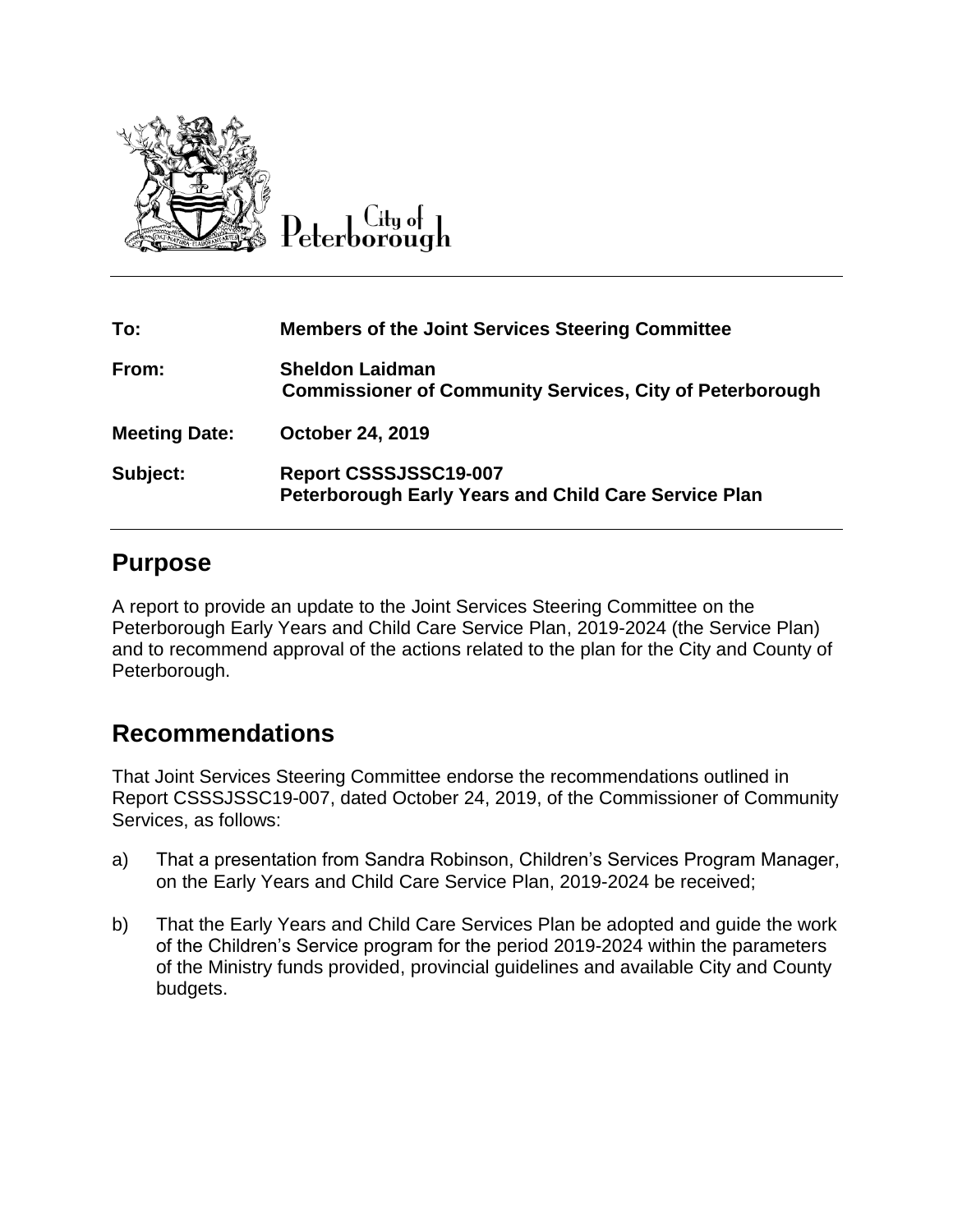# **Budget and Financial Implications**

There are no immediate budgetary and financial implications to endorsing the recommendations in this report. However, recent announcements regarding reduced provincial funding will impact upon the ability of the City to deliver on all aspects of this Service Plan and will need to be further considered during the implementation phase of the Service Plan.

# **Background**

The municipality as the consolidated municipal service manager (CMSM) is responsible for planning and managing licensed child care services and early years programs for the City and County of Peterborough. Programs and services in the community are managed through a planning process that reflects current legislation, regulations and policies. The CMSM has the flexibility to determine how best to allocate child care and early years funding to meet the needs of children, families and service providers within the community.

#### **Five-year Services Plan**

As the service system manager responsible for planning and managing child care and early year's services in Peterborough, Children's Services has a mandate and directive from the Ministry to develop a five-year service plan for the community. The Service Plan is to guide and support the delivery of early years and child care services that will:

- Promote the health, safety and wellbeing of all children
- Provide high quality experiences and positive outcomes for children
- Include high quality, professional staff
- Respond to community needs
- Respect the diversity of our community
- Be accountable for public money
- Promote belonging, wellbeing, engagement, and expression for children and their families
- Encourage strong community partnerships

The creation of this Service Plan (Appendix A) was informed by extensive community engagement with children, parents, early learning professionals and service providers. More than 3,200 community members shared their insights and experiences about existing early years and child care services through surveys, focus groups, pop-up events, one-on-one interviews and a children's coloring contest.

The Service Plan focuses on the following four over-arching strategic themes that emerged from the community engagement: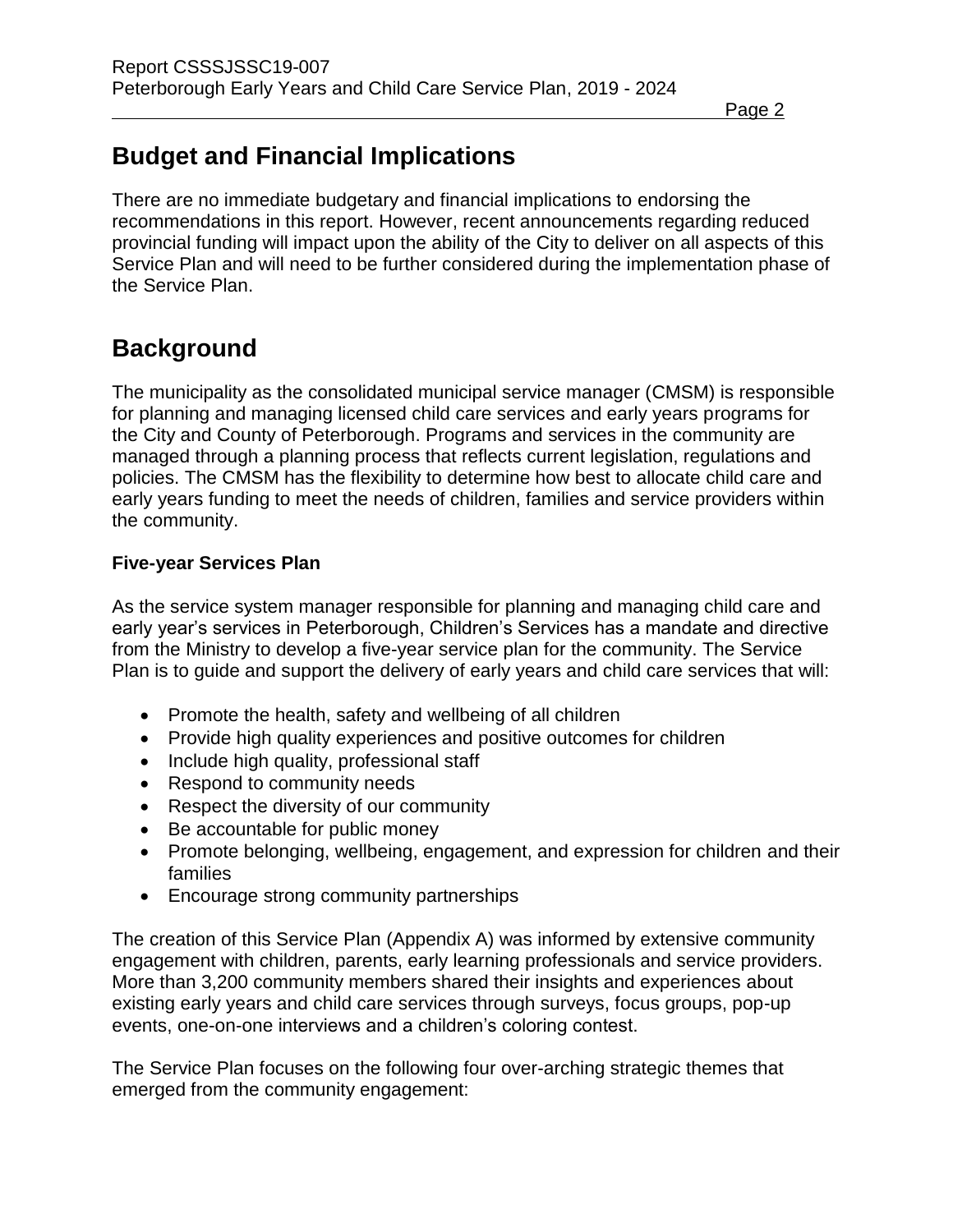Page 3

- Sustainable Systems
- Funding
- Workforce Strategy
- Inclusive Programs and Services

Each theme includes a series of proposed actions specifically designed to improve the health and wellbeing of children and ensure a variety of high-quality early years and child care services are available for families.

Over the next five years, pending sufficient budget and resources, Children's Services staff will work in collaboration with members of the Early Years Planning Network to implement the 24 action items identified in the Service Plan. Some of the key action items are:

- Develop a public education and communication strategy to increase family and provider awareness and connectivity across the system
- Develop a system-wide workforce strategy that addresses recruitment, fair compensation and professional development to support a stable workforce
- Develop strategies to strengthen relationships, engagement and planning to support the needs of Newcomer, Indigenous and Francophone populations
- Allocate funding to improve access with a focus on creating more age appropriate spaces i.e. infant spaces and Special Needs Resourcing supports
- Provide better support for children related to physical health and well-being.

Successful implementation of the Service Plan requires continued provincial and federal funding and a commitment from all partners to share knowledge, skills and resources to work together for the benefit of all children and families in the community.

#### **Provincial Budget Impact**

The Service Plan was developed before the provincial funding announcements related to Children's Services. The Service Plan describes the community's needs and priorities. Although they have not changed, given the current fiscal reality of reduced provincial funding, the implementation of this Service Plan will be impacted. Proposed activities and plans assumed certain levels of funding some of which has changed such as the Fee Stabilization Support program which has been cancelled by the Province and reduced administration funding. However, the Service Plan is still relevant to guide future decision making within the funds available.

City Council approval of the Service Plan will be followed by submission to the Ministry and presentations to County Councils and other partners. The Service Plan is intended to be updated at least every five years.